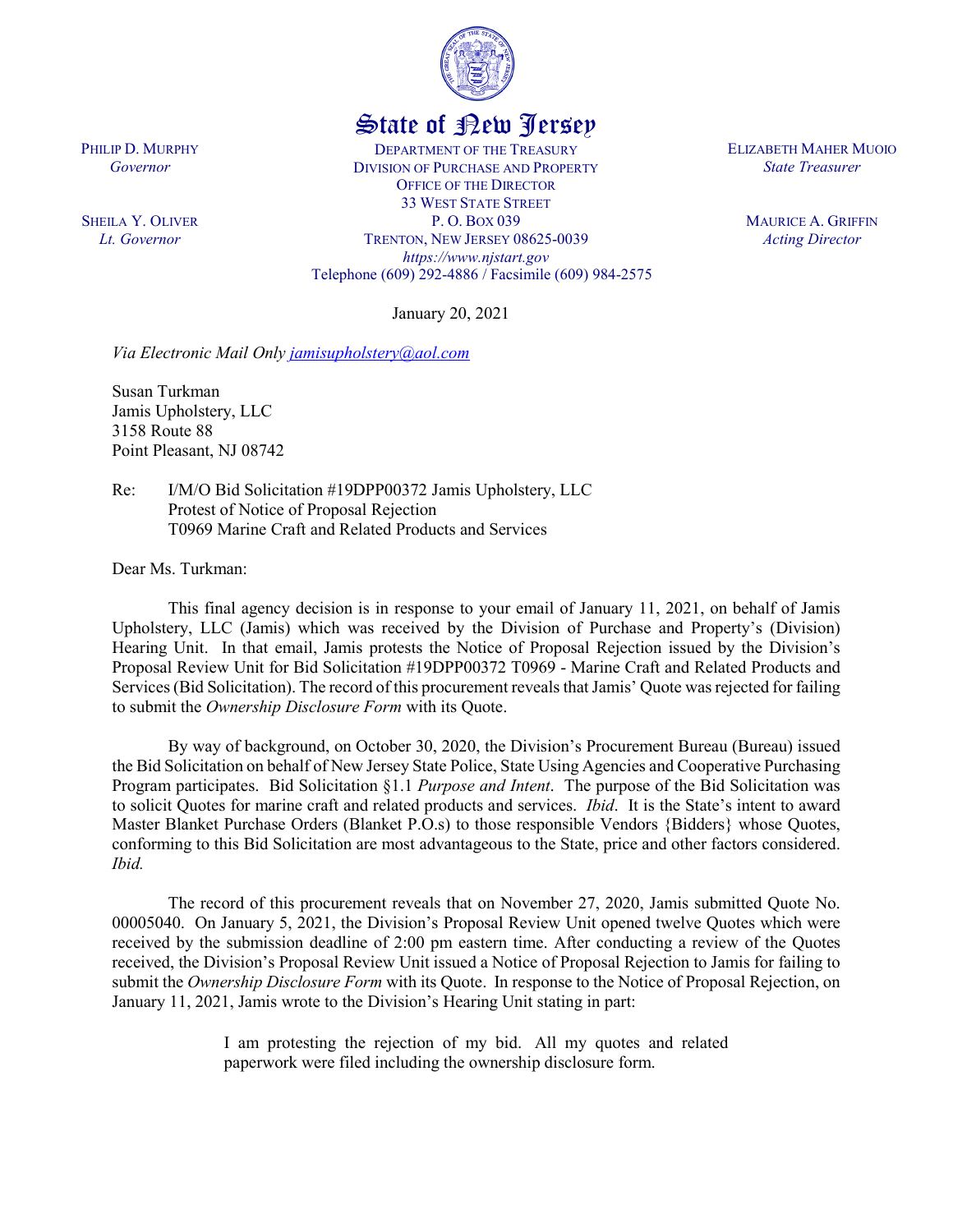Submitting this quote was very difficult to accomplish, as the computer skills required are beyond my skill level. To be sure all the required paperwork was submitted, I emailed all of the forms to Rachel Bowen, who is in charge of this bid in case all of the attachments were not included with the quote.

Our small and family run business has had this contract with state of New Jersey for many years. We have worked very hard to satisfy the State's needs and to comply with all requirements.

The ownership disclosure form information has not changed.

In consideration of Jamis' protest, I have reviewed the record of this procurement, including the Bid Solicitation, Jamis' Quote and protest, the relevant statutes, regulations and case law. The review of the record has provided me with the information necessary to determine the facts of this matter and to render an informed final agency decision on the merits of the protest.

The Division's administrative regulations that govern the advertised procurement process establish certain requirements that must be met in order for a Quote to be accepted. Those regulations provide in relevant part that:

> (a) In order to be eligible for consideration for award of contract, the bidder's proposal shall<sup>[1](#page-1-0)</sup> conform to the following requirements or be subject to designation as a non-responsive proposal for non-compliance:

… 4. Contain all RFP-required certifications, forms, and attachments, completed and signed as required. An RFP may designate certain forms and/or certifications that need not be included in the bidder's proposal but that must be provided by a successful bidder upon request prior to an award of contract;

[N.J.A.C. 17:12-2.2(a), emphasis added.]

If the requirements of N.J.A.C. 17:12-2.2 are not met, a Quote must be rejected. This regulation mandates stringent enforcement to maintain the equal footing of all Vendors {Bidders} and to ensure the integrity of the State's bidding process.

The subject procurement was comprised of the Bid Solicitation, other documents and mandatory forms which were specifically addressed in Bid Solicitation Section 4.0 *Quote Preparation and Submission* which states in pertinent part:

> Vendor's {Bidder's} failure to complete, sign and submit the forms in Section 4.4.1.2 shall be cause to reject its Quote as non-responsive.

> [Bid Solicitation § 4.4.1.2 *NJ Standard Bid Solicitation Forms Required With The Quote*.]

Among those forms required to be submitted with the Quote is the *Ownership Disclosure Form.*  With respect to ownership, the New Jersey Legislature, in implementing N.J.S.A. 52:25-24.2, mandated

<span id="page-1-0"></span>l <sup>1</sup> "Shall - Denotes that which is a mandatory requirement." Bid Solicitation Section 2.2 *General Definitions*.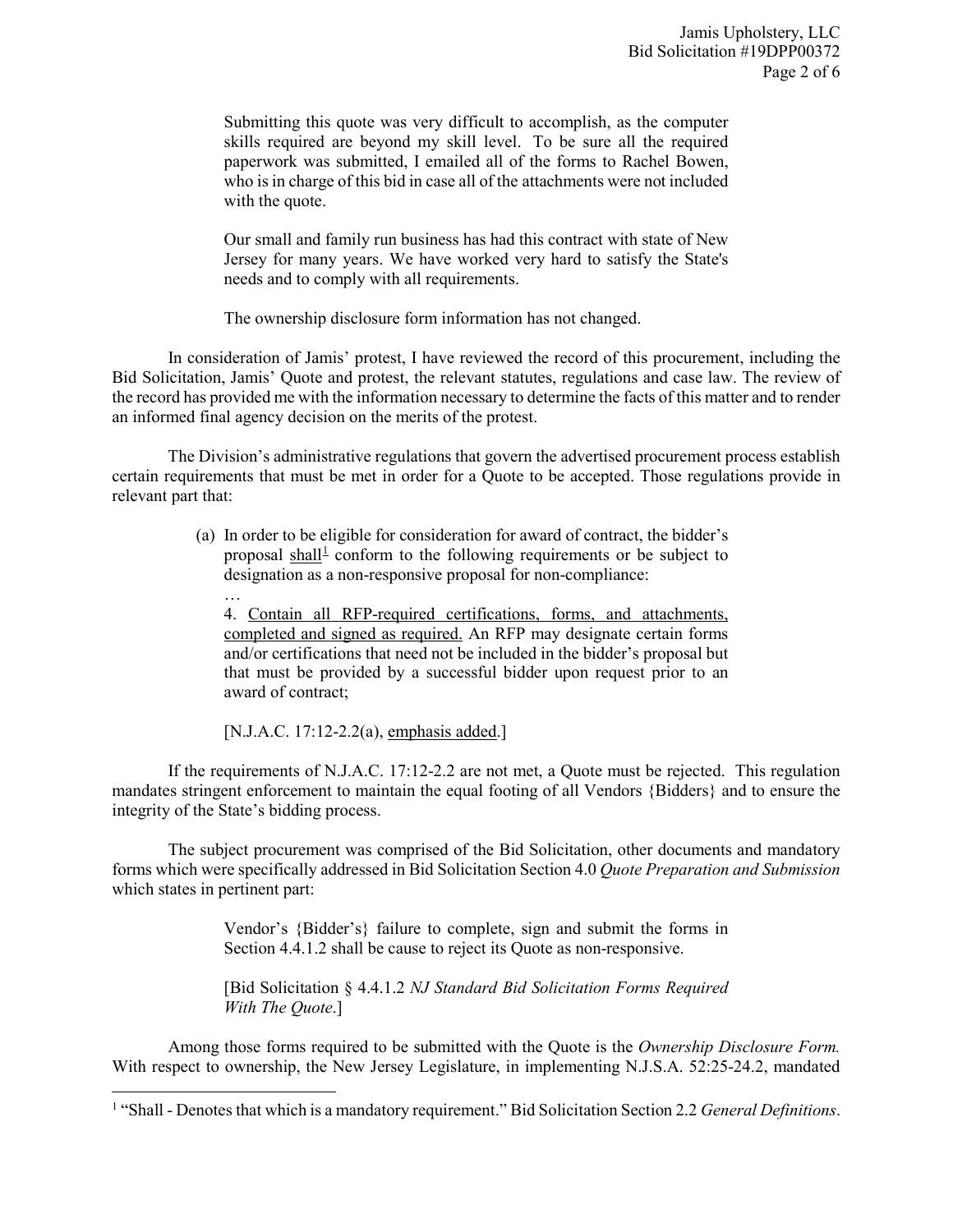that a Vendor {Bidder} must supply its ownership information, prior to or with its Quote, to be eligible to enter into a Blanket P.O. with the State. N.J.SA. 52:25-24.2 states, in pertinent part:

> No corporations, partnership, or limited liability company shall be awarded any [Blanket P.O] nor shall any agreement be entered into for the performance of any work or the furnishing of any materials or supplies, the cost of which is to be paid with or out of any public funds, by the State, or any county, municipality or school district, or any subsidiary agency of the State, or of any county, municipality or school district, or by any authority, board, or commission which exercises governmental functions, unless prior to the receipt of the bid or accompanying the bid, of said corporation, said partnership, or said limited liability company there is submitted a statement setting for the names and addresses of all stockholders in the corporation who own 10 percent or more of its stock, of any class, or of all individual partners in the partnership who own a 10 percent or greater interest therein, or of all members in the limited liability company who own a 10 percent or greater interest therein as the case may be, shall also be listed. The disclosure shall be continued until names and addresses of every noncorporate stockholder, and individual partner, and member exceeding the 10 percent ownership criteria established in this act, has been listed.

The *Ownership Disclosure Form* is specifically discussed in Bid Solicitation Section § 4.4.1.2.1 which states in part:

> Pursuant to N.J.S.A. 52:25-24.2, in the event the Vendor {Bidder} is a corporation, partnership or limited liability company, the Vendor {Bidder} must complete an Ownership Disclosure Form.

> A current completed Ownership Disclosure Form must be received prior to or accompany the submitted Quote. A Vendor's {Bidder's} failure to submit the completed and signed form with its Quote will result in the rejection of the Quote as non-responsive and preclude the award of a Blanket P.O. to said Vendor {Bidder} unless the Division has on file a signed and accurate Ownership Disclosure Form dated and received no more than six (6) months prior to the Quote submission deadline for this procurement. If any ownership change has occurred within the last six (6) months, a new Ownership Disclosure Form must be completed, signed and submitted with the Quote.

> In the alternative, to comply with this section, a Vendor {Bidder} with any direct or indirect parent entity which is publicly traded may submit the name and address of each publicly traded entity and the name and address of each person that holds a 10 percent or greater beneficial interest in the publicly traded entity as of the last annual filing with the federal Securities and Exchange Commission or the foreign equivalent, and, if there is any person that holds a 10 percent or greater beneficial interest, also shall submit links to the websites containing the last annual filings with the federal Securities and Exchange Commission or the foreign equivalent and the relevant page numbers of the filings that contain the information on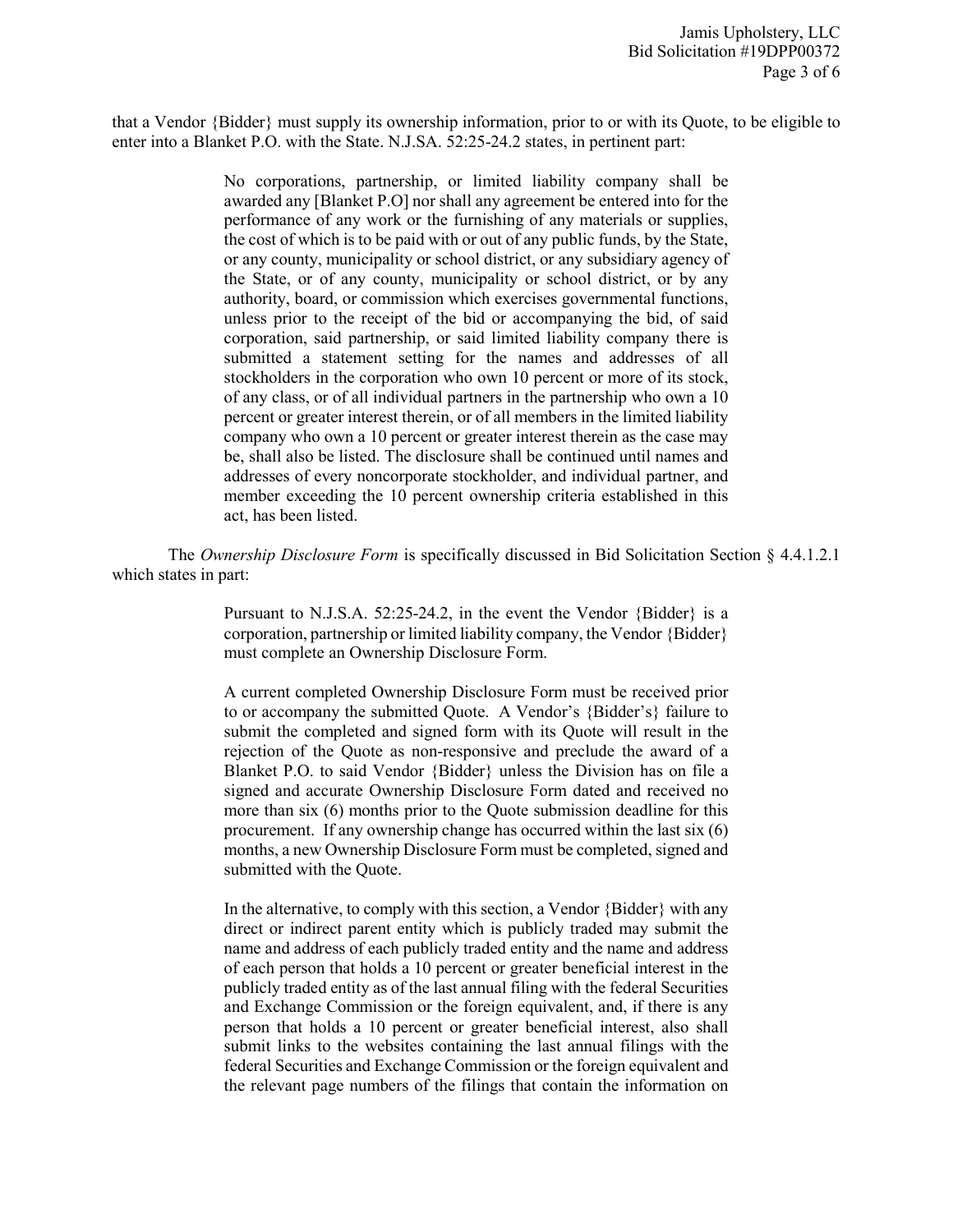each person that holds a 10 percent or greater beneficial interest. N.J.S.A. 52:25-24.2.

Vendors {Bidders} using *NJSTART* to submit a Quote shall make the appropriate certification on the "Maintain Terms and Categories" Tab within its profile by checking the applicable box and, if required, completing and attaching the shortened Ownership Disclosure Form. Vendors {Bidders} not using *NJSTART* to submit a Quote must complete the full Ownership Disclosure Form located on the Division's website.

In order to make this process of certifying easier, the Division provides to the bidding community the *Ownership Disclosure Form* to be completed by Vendors {Bidders} to comply with the statutory requirements. As an alternative to the submission of the *Ownership Disclosure Form*, as noted in Bid Solicitation Section 4.4.1.2.1 above, Vendors {Bidders} using *NJSTART* to submit a Quote are required to make the appropriate certification regarding ownership disclosure on the "Maintain Terms and Categories" Tab within its profile. With respect to ownership, Vendors {Bidders} are able to select one of the following descriptors:

## **Category: Ownership Disclosure**

Description: N.J.S.A. 52:25-24.2 requires disclosure of the names and addresses of those individuals, partnerships and/or corporations owning a 10% or greater interest in the bidding entity ("interest owners"). Further, if any of these interest owners is itself a partnership or corporation, you must disclose the names and addresses of the interest owners of that partnership or corporation.

Please select at most one category value

Select

- The bidder is a non-profit entity and is exempt from the ownership disclosure requirement. See Disclosure of Non-Profit Officers and Directors below. (No Ownership Disclosure form is required.)
- There are no individuals, partnerships or corporations with a 10% or greater interest in the bidding entity, therefore the bidder is exempt from the ownership disclosure requirement. (No Ownership Disclosure form is required.)

□ Neither statement is applicable. A current, true and complete Statement of Bidder Ownership on the attached form has been or will be uploaded to the vendor profile prior to the submission deadline and is intended to accompany the bidder's submission.

Jamis did respond to the Ownership Disclosure category as required.

## **Category: Ownership Disclosure**

Description: N.J.S.A. 52:25-24.2 requires disclosure of the names and addresses of those individuals, partnerships and/or corporations owning a 10% or greater interest in the bidding entity ("interest owners"). Further, if any of these interest owners is itself a partnership or corporation, you must disclose the names and addresses of the interest owners of that partnership or corporation.

Neither statement is applicable. A current, true and complete Statement of Bidder Ownership on the attached form has been or will be uploaded to the vendor profile prior to the submission deadline and is intended to accompany the bidder's submission

However, Jamis' response required that Jamis submit the *Ownership Disclosure Form* with its Quote or upload a completed *Ownership Disclosure Form* to its *NJSTART* Vendor profile. Jamis did not upload the *Ownership Disclosure Form* with the Quote.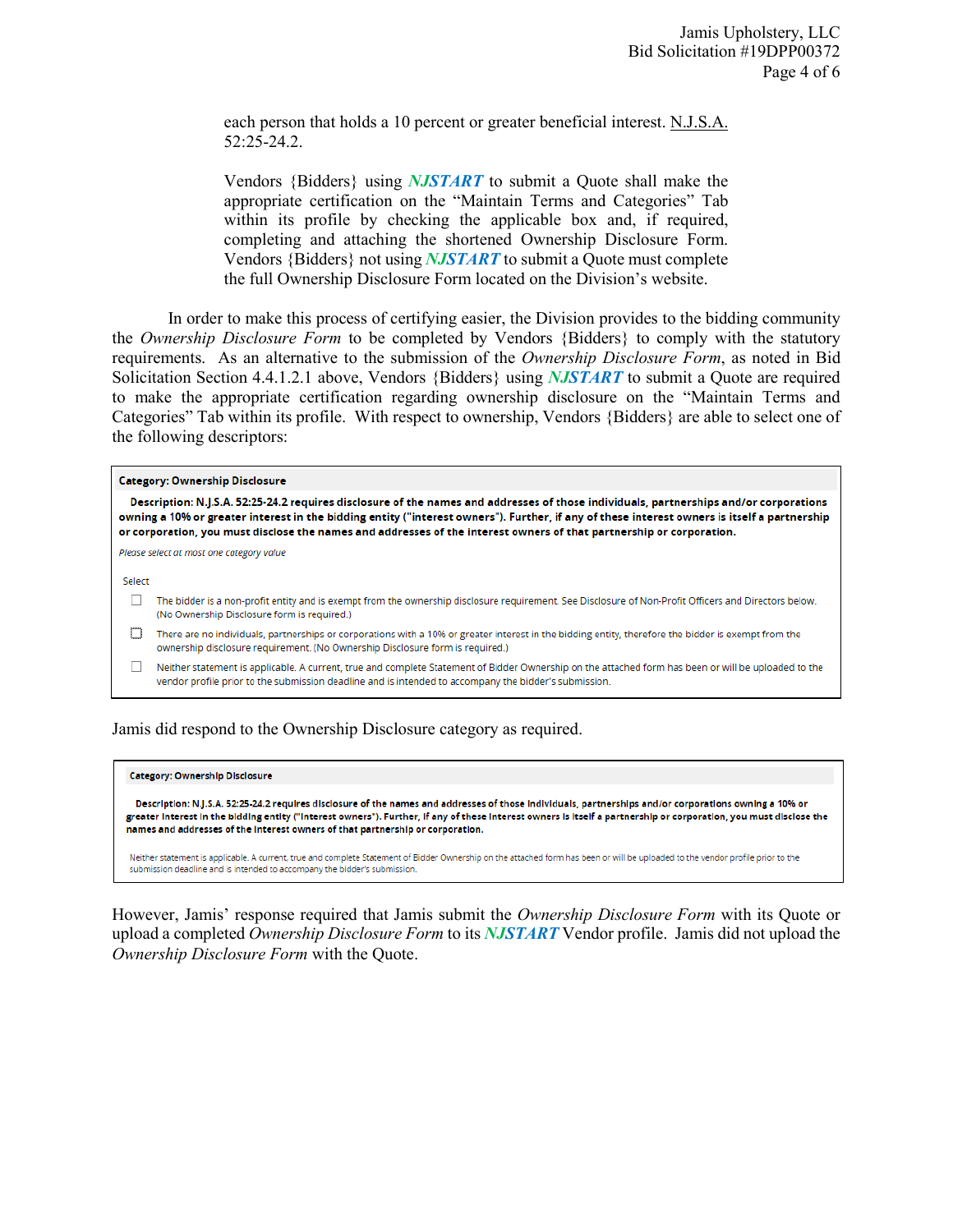|              |       |           | Quote 00005040 - Jamis Upholstery LLC |                                                                                                       |                    |             |            |           |         |
|--------------|-------|-----------|---------------------------------------|-------------------------------------------------------------------------------------------------------|--------------------|-------------|------------|-----------|---------|
| General      | Items | Questions | Subcontractors                        | <b>Terms &amp; Conditions</b>                                                                         | <b>Attachments</b> | Evaluations | Preference | Reminders | Summary |
| <b>Files</b> |       |           |                                       |                                                                                                       |                    |             |            |           |         |
|              |       |           |                                       | <b>No File Attachments</b>                                                                            |                    |             |            |           |         |
| <b>Forms</b> |       |           |                                       |                                                                                                       |                    |             |            |           |         |
|              |       |           |                                       | <b>No Form Attachments</b>                                                                            |                    |             |            |           |         |
|              |       |           |                                       |                                                                                                       | Close Window       |             |            |           |         |
|              |       |           |                                       | Copyright © 2020 Periscope Holdings, Inc. - All Rights Reserved.<br>SONJ_SONJ_AWS_PROD_BUYSPEED_1_bso |                    |             |            |           |         |

Nor did Jamis upload the *Ownership Disclosure Form* to its *NJSTART* Vendor profile.

In reviewing a Quote submitted in response to a Bid Solicitation, the Division does not have the power to waive the legislative requirement that a Vendor {Bidder} provide its ownership information prior to or accompanying the Quote submission. Only the New Jersey Legislature can change a requirement it has mandated. Unfortunately, Jamis did not comply with any of the options available to it for the submission of ownership information. Notwithstanding Jamis' interest in competing for this procurement, to allow Jamis to submit the *Ownership Disclosure Form* after bid opening would violate the Legislative requirement outlined in N.J.S.A. 52:25-24.2, a requirement that this Division is not authorized to waive.

If the requirements of N.J.A.C. 17:12-2.2 are not met, a Quote must be rejected. The Division's governing regulations mandate stringent enforcement to maintain the equal footing of all Vendors {Bidders} and to ensure the integrity of the State's bidding process. The *NJSTART* system does not prevent a Vendor {Bidder} from submitting a Quote without all of the required forms and documents attached as mandated by the specifications. The responsibility for ensuring that all necessary forms and other submittals, are uploaded into *NJSTART* necessarily and appropriately rests solely with the Vendor {Bidder}. Bid Solicitation § 1.4.2 *Vendor {Bidder} Responsibility*. Here, unfortunately, Jamis submitted